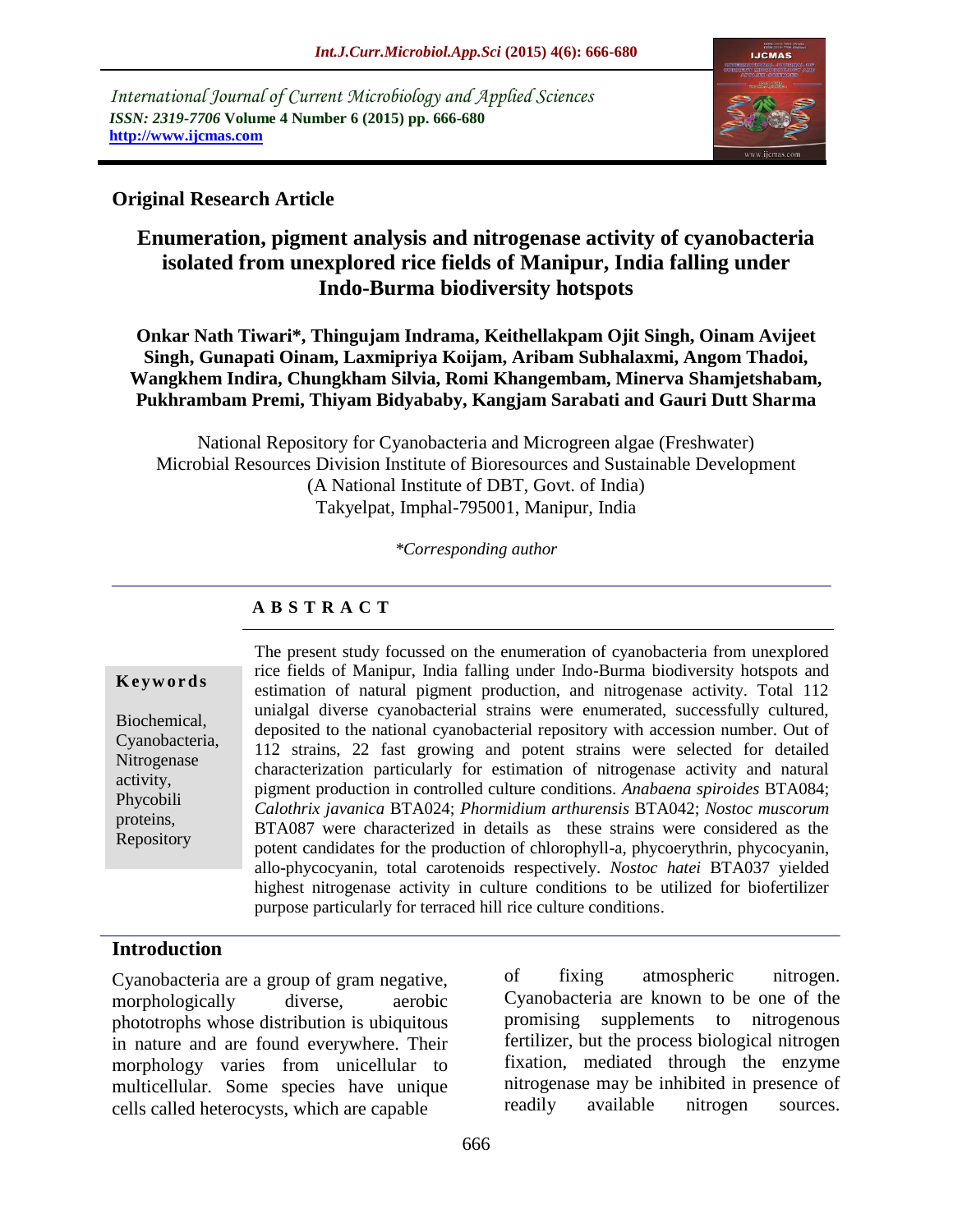Chlorophyll provides a chelating agent activity which can be used in ointment, treatment for pharmaceutical benefits especially liver recovery and ulcer treatment. It also repair cells, increases haemoglobin in blood and faster the cell growth (Puotinen, 2009). Chlorophyll-a is another component of biomass, which can be estimated as a measure of growth (Kobayasi, 1961). Carotenoids are widely used as natural colourant for food, drug and cosmetic products. They served as a second line density protein. Phycobilins are high concentration of pigment occurring under some conditions which leads to the bluish colour of the organisms and are known as blue-green algae. Cyanobacteria possess all the known phycobiliproteins (phycocyanin, phycoerythrin, phycoerythrocyanin and allophycocyanin). Among them, phycocyanin and phycoerthrin are commercially valuable. Phycocyanin is used in water-insoluble, dairy products and soft drinks (Cohen, 1986).

The use of microalgae in industry encourage the development of better cultivation system in order to optimize the production of algae rich in active substances such as vitamins, proteins, amino acids, fatty acids and trace elements. The merits of an organism for commercial exploitation are maximum yield and utility of cellular constituents (Borowitzka and Borowitzka, 1988). Higher growth rate and nutrient profile of cyanobacteria make them a potentially valuable source of nutrients (Cannell, 1989). Growth of a living organism is defined as an increase in mass or size accompanied by synthesis of macromolecules, leading to the production of newly organized structure. Microbiologists use a variety of techniques to quantify microbial growth other than determining direct cell count. These include the measurement of macromolecules in the cell (Healy and Henzdel, 1976), the cell quota of specific elements (Rhee and

Gotham, 1980) or the kinetic parameters for nutrient uptake (Zevenboom et al., 1982).Venkataraman and Mahadevaswamy (1992) pointed out that good culture management with suitable strain is one of the basic needs to get promising yields with quality material on commercial scale. Therefore, cultivation techniques are to be improved with the main objective of obtaining higher algal biomass that exhibits specific qualities (Lobban and Herrison, 1994). Mass cultivation of cyanobacteria is essentially a complex process involving a large number of variables for successful growth of essential requirements of the organism as possible. The environmental factors may be either physiological such as acidity and pH or chemical which provide all the raw materials used for structural cells and protoplasmic synthesis of cyanobacterial cells (Becker, 1994). Physical and chemical factors such as temperature, acidity and light (Lobban and Herrison, 1994), aeration (Chen and Johns, 1991) or nutrient concentration (Bjornsater and Wheeler, 1990) influence the biochemical composition, physiological status and ultrastructure of the cyanobacteria. Culture medium has been found to play a significant role in the growth kinetic of algae, since it has to stimulate the natural conditions as closely as possible.

# **Materials and Methods**

**Preparation of the medium, processing of the collected samples and microscopic observation:** From the stock solutions of BG-11 medium (Stanier et al., 1971), took 1ml for each stock solutions in 1000 ml distilled water with or without sodium nitrate for isolation of non heterocystous and heterocystous cyanobacteria respectively with addition of 15 g bacteriological agar in 1000 ml liquid medium for solid petriplates and slants. For isolation and culturing of cyanobacteria the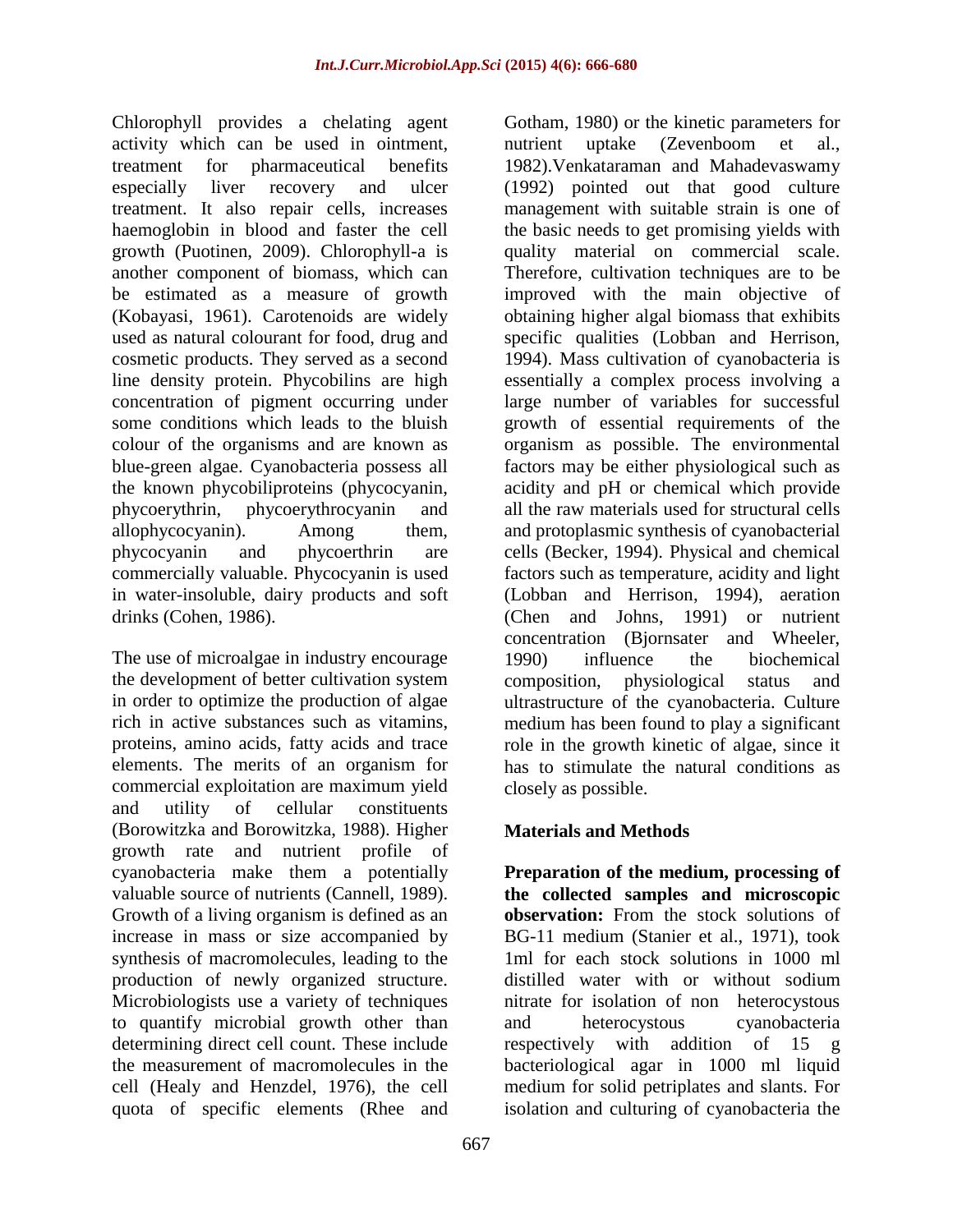samples were inoculated in the enrichment BG-11 medium. The samples were incubated at 28±2ºC for 10 to 15 days or till the appearance of algal patches in growth media. A portion of unialgal cyanobacteria was taken from periphery and mount on a cleaned slide with glycerol covered by a cleaned cover slip and observed under phase contrast microscope (NIKON-80*i*) at different interval of their growth phase. Identification of cyanobacterial isolates were carried out using morphological and reproductive structure compared with Desikachary (1959) and Komarek and Anagnostidis (2005). Photo documentation was performed under different objective magnifications by using Carl Zeiss Microscope (Carl Zeiss-A1) (Table 1).

**Preparation of inoculums:** A loopful cyanobacterial biomass were inoculated in 250 ml conical flasks and incubated in culture room at  $28 \pm 2^{\circ}$ C of 4KLux light intensity provided by white fluorescent tubes 14/10 light dark phase. 15 days old biomass was homogenized uniformly. 5 ml well homogenized cyanobacterial inoculums of each strain were inoculated into 250 ml conical flasks with 100 ml culture medium for investigation in exponential phase. Every day agitation was done to avoid clumping of the cells and for faster growth.

**Estimation of phycobiliproteins:**  Estimation of phycobiliproteins was determined by the method described by Bennett and Bogorad (1973). 10 ml algal suspension was centrifuged at 7000 rpm for 10 min (refrigerated centrifuged eppendorf 5430 R). The pellets were suspended in 5 ml phosphate buffer. The contents were repeatedly freezed in 4ºC and thawed at room temperature. The supernatants were pooled and the absorbance was measured at 562 nm, 615 nm and 652 nm for phycocyanin, allophycocyanin and

phycoerythrin respectively using UV-visible spectrophotometer (Shimadzu 1800).

**Estimation of total carotenoids:** Estimation of total carotenoids was determined by the method described by Jensen (1978). 10 ml homogenized algal suspension was taken and centrifuged at 6500 rpm for 10 min (refrigerated centrifuged eppendorf 5430 R). Discarded the supernatant and added 3 ml 85% acetone and subjected to repeat freezing and thawing until the pellet becomes colorless. Measured the volume of the extract and make up the final volume upto 10 ml with 85% acetone and read the O.D. at 450 nm using 85% acetone as blank and calculated the total amount of carotenoids in µg/ml using UV-visible spectrophotometer (Shimadzu 1800).

**Determination of acetylene reduction activity:** Acetylene reduction activity was determined by the method described by Hardy et al., 1973. A known volume of algal biomass was taken into 13 ml capacity test tubes. Stopper the tubes and remove the gas phase equivalent to 10% of the remaining volume of the tubes and injected equivalent volume of acetylene  $(C_2H_2)$ . Vials were incubated for 120 min under light conditions (4 Klux) at  $28 \pm 2^{\circ}$ C interval shake was done. A gas sample of known volume (0.1 to 1.0 ml) was withdrawn with gas tight syringe and injected into injection port of the gas chromatograph (Thermo Chemito Ceres 800 plus).

**Estimation of chlorophyll-a:** Estimation of chlorophyll-a was determined by adapting the method described by Mckinney (1941). 10 ml of homogenized algal suspension was taken in centrifuge tube and done centrifugation at 7000 rpm for 10 min and then discarded the supernatant and transferred the algal pellet to a test tube and added 10 ml of 90% methanol. Shaked the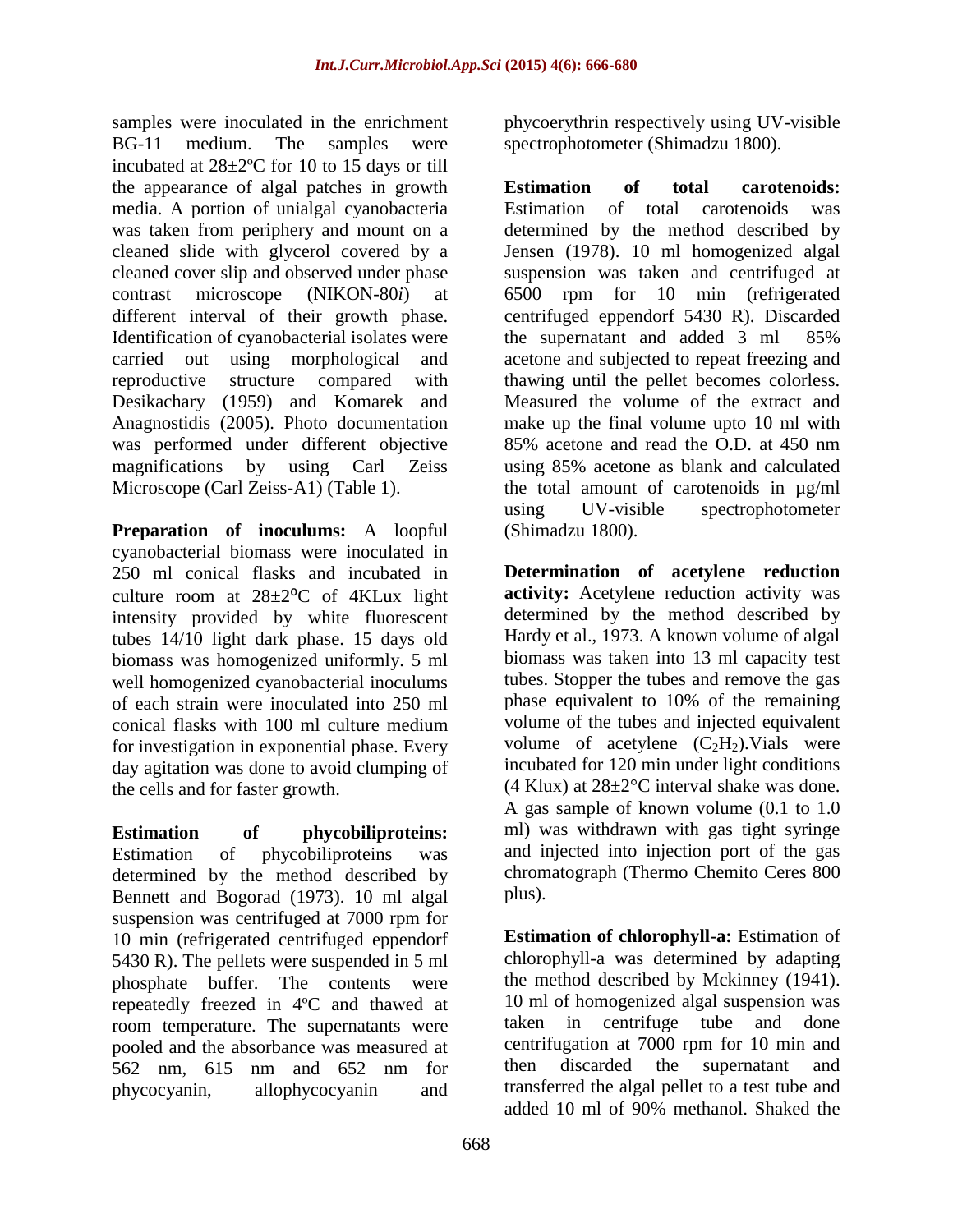contents and placed the tubes covered with aluminium foil in a water bath at 60˚C for 30 min. The absorbance from supernatant was measured at 665 nm against methanol blank (UV-visible spectrophotometer (Shimadzu 1800).

# **Result and Discussion**

One hundred twelve (112) cyanobacterial strains belong to 16 genera including non heterocystous (07 genera 40 strains) and heterocystous (09 genera 72 strains) namely; *Myxosarcina* (01), *Limnothrix* (03), *Phormidium* (16), *Oscillatoria* (01), *Spirulina* (01), *Lyngbya* (08) *Plectonema* (10) *Cylindrospermum* (04), *Anabaena* (32), *Nostoc* (13), *Aulosira* (02), *Scytonema* (03), *Calothrix* (09), *Microchaete* (06), *Dichothrix* (02) and *Westiellopsis* (01) were isolated from the rice fields of Manipur, India. These unialgal cyanobacterial strains were investigated for yielding of chlorophyll-a, phycobiliproteins, total carotenoids and acetylene reduction activity. Out of 112 screened twenty two (22) strains were selected for detailed characterization on the basis of fast growth rate in culture conditions. *Calothrix javanica* BTA024 (80.9 µg/ml), *Anabaena spiroides* BTA84 (73.9 µg/ml), *Phormidium arthurensis* BTA42 (69.2 µg/ml), *Microchaete grisea* BTA07 (60.7µg/ml) and *Anabaena oryzae* BTA50 (53.4 µg/ml) were released good amount of phycoerythrin (Table 2; photoplate 1). *Phormidium arthurensis* BTA042 (286.1 µg/ml), *Nostoc muscorum* BTA87 (273.1 µg/ml), *Spirulina platensis* BTA174 (196.1 µg/ml), *Nostoc muscorum* BTA27 (148.3 µg/ml) and *Nostoc piscinale* BTA947 (128.7 µg/ml) were released relatively high amount of phycocyanin (Table 2; photoplate 2). *Nostoc muscorum*  BTA87 (159.7 µg/ml), *Anabaena fertilissima* BTA35 (130.7 µg/ml), *Nostoc piscinale* BTA947 (72.9 µg/ml), *Cylindrospermum indicum* BTA960

669

(79.2µg/ml) and *Oscillatoria agardhii* BTA170 (72.4 µg/ml) were produced justifiable amount of allo-phycocyanin (Table 2; photo plate-3).

*Nostoc muscorum* BTA87 (80.3 µg/ml), *Phormidium puspurescens* BTA82 (66.5µg/ml), *Calothrix marchica* BTA195 (66.4 µg/ml), *Phormidium tenue* BTA222 (66.1µg/ml) and *Nostoc carneum* BTA38 (58.9 µg/ml) produced comparatively high amount of total carotenoids (Table 2; photoplate 4). *Nostoc hatei* BTA037 (90.9 nmole C2H4/µg of Chl-a/hr), *Dichothrix baueriana* BTA1059 (89.5 nmole  $C_2H_4/\mu$ g of Chl-a/hr), *Anabaena anomala* BTA927  $(13.7 \quad \text{mmole} \quad C_2H_4/\mu\text{g} \quad \text{of} \quad \text{Chl-a/hr}),$ *Anabaena oryzae* BTA919 (13.4 nmole C2H4/µg of Chl-a/hr) and *Cylindrospermum muscicola* BTA904 (12.1 µg/ml) were showed sufficient and comparatively high acetylene reduction activity expressed in nmole  $C_2H_4/\mu g$  of Chl-a/hr respectively (Table 2; photoplate 4). *Anabaena spiroides* BTA84 (31.1µg/ml), *Nostoc piscinale* BTA947 (25.2 µg/ml), *Nostoc carneum* BTA38 (19.1 µg/ml), *Nostoc muscorum* BTA87 (17.2 µg/ml) and *Calothrix marchica* BTA 26 (16.6 µg/ml) were observed as the high chlorophyll-a producing cyanobacteria (Table 2; photoplate 6). The present investigation revealed that *Calothrix javanica* BTA024 was produced highest amount of phycoerythrin; *Phormidium arthurensis* BTA042 produced highest amount of phycocyanin; and *Nostoc muscorum* BTA087 produced highest amount of allophycocyanin; *Anabaena spiroides* BTA084 produced highest amount of chlorophyll-a which were comparable with already commercialized strains for said purpose (Cohen 1986; Dainippon Patent 1980; Dainippon Patent 1981; Borowitzka 1994).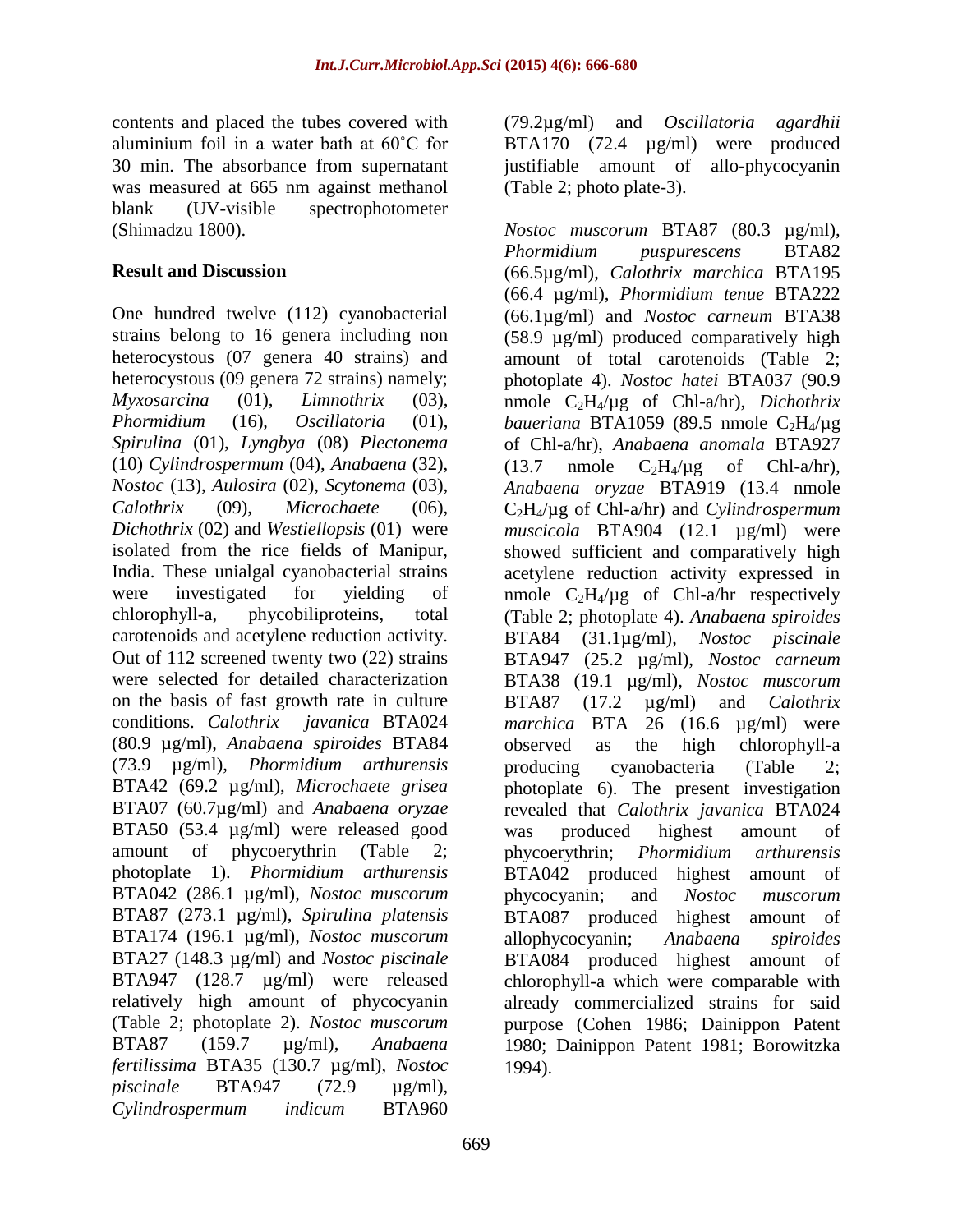**Table.1** History, morpho/taxomical characterization of cyanobacterial strains of rice fields of Manipur, India

| <b>Cyanobacterial strains</b> | <b>Habitat of strains</b> | GPS location & date of                        | <b>Taxonomical enumeration of strains</b> |                                   |                      |  |
|-------------------------------|---------------------------|-----------------------------------------------|-------------------------------------------|-----------------------------------|----------------------|--|
|                               |                           | collection                                    | Heterocyst/<br><b>Akinetes</b>            | Cell colour /<br><b>Filaments</b> | <b>Trichome ends</b> |  |
| Microchaete grisea Thuret     | Rice fields, Imphal       | Alt: 775 m                                    | <b>Basal</b>                              | <b>Brown</b>                      | Broad ends           |  |
| ex Born. et BTA007            | East, Manipur, India      | N24°49'26.4" E093°57'52.0"<br>DOC: 06-04-2004 |                                           |                                   |                      |  |
| Calothrix javanica de Wilde   | Rice fields, Imphal       | Alt: 780 m                                    | Basal                                     | Light green                       | Pointed              |  |
| <b>BTA024</b>                 | West, Manipur, India      | N24°49'36.0" E093°53'25.5"<br>DOC:21-04-2004  |                                           |                                   |                      |  |
| Calothrix marchica            | Rice fields, Imphal       | Alt: 792 m                                    | Basal and                                 | Olive green                       | Conical              |  |
| Lemmermann BTA026             | West, Manipur, India      | N24°50'33.6" E093°56'23.4"<br>DOC: 21-04-2004 | spherical                                 | aggregated                        |                      |  |
| Nostoc muscorum Ag. ex        | Rice fields, Imphal       | Alt: 786 m                                    | Spherical                                 | Light green                       | <b>Broad rounded</b> |  |
| Born. et Flah. BTA027         | West, Manipur, India      | N24°50'31.0" E093°66'23.0"<br>DOC:21-04-2004  |                                           |                                   |                      |  |
| Anabaena fertilissima Rao,    | Rice fields, Bishnupur,   | Alt: 776 m                                    | Spherical                                 | Green single                      | Rounded              |  |
| C.B. BTA035                   | Manipur, India            | N24°43'15.5" E093°50'27.5"                    |                                           |                                   |                      |  |
|                               |                           | DOC: 21-04-2004                               |                                           |                                   |                      |  |
| Nostoc hatei Dixit BTA037     | Rice fields, Moirang,     | Alt: 761 m                                    | Spherical                                 | Yellowish green                   | Flattened board      |  |
|                               | Manipur, India            | N24°30'12.3"E093°46'46.4"                     |                                           | coil                              |                      |  |
|                               |                           | DOC:12-05-2004                                |                                           |                                   |                      |  |
| Nostoc carneum Ag. ex         | Rice fields, Moirang,     | Alt: 767 m                                    | Oblong                                    | Olive green                       | Rounded              |  |
| Born. et Flah. BTA038         | Manipur, India            | N24°30'12.3" E093°46'46.4"                    |                                           | loosely contorted                 |                      |  |
|                               |                           | DOC: 12-05-2004                               |                                           |                                   |                      |  |
| Phormidium arthurensis        | Rice field, Bishnupur,    | Alt: 764 m                                    | Absent                                    | Pale blue green                   | Rounded              |  |
| Novis & Visnovsky BTA042      | Manipur, India            | N24°32'21.4" E093°45'27.6"                    |                                           | entangled                         |                      |  |
|                               |                           | DOC:12-05-2004                                |                                           |                                   |                      |  |
| Anabaena oryzae Fritsch       | Rice field, Thoubal,      | Alt: 769 m                                    | Terminal                                  | Deep green                        | Conical              |  |
| <b>BTA050</b>                 | Manipur, India            | N24°29'25.1" E094°00'43.7"                    | intercalary                               | aggregated                        |                      |  |
|                               |                           | DOC:12-05-2004                                |                                           |                                   |                      |  |
| Phormidium purpurascens       | Rice field, Thoubal,      | Alt: 776 m                                    | Absent                                    | Yellowish blue                    | Attenuated           |  |
| (Ag) Gomont BTA081            | Manipur, India            | N24°29'25.1" E094°00'23.7"                    |                                           | green, entangled                  |                      |  |
|                               |                           | DOC:16-06-2004                                |                                           |                                   |                      |  |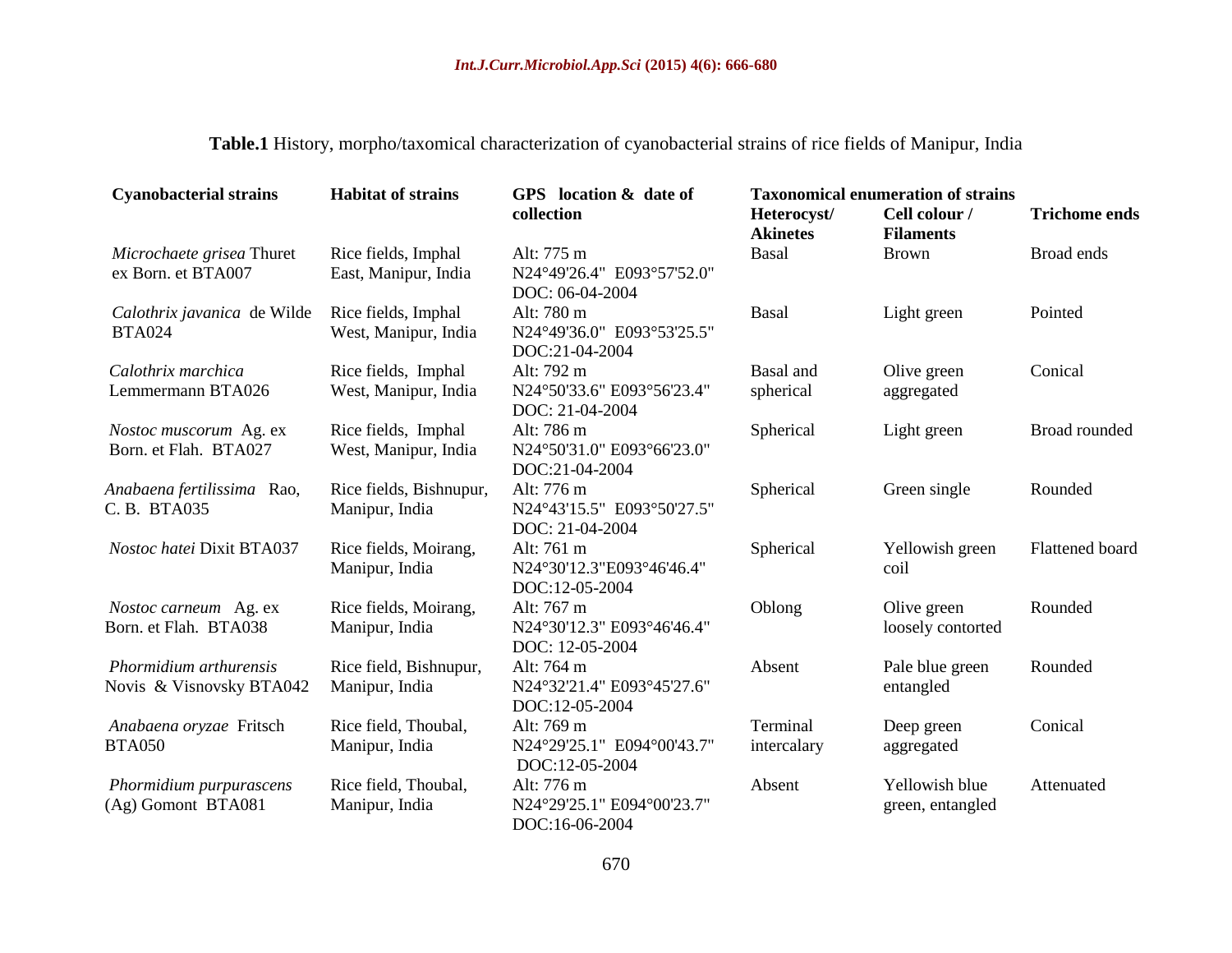| Anabaena spiroides Klebahn<br><b>BTA084</b>                              | Rice field, Thoubal,<br>Manipur, India                        | Alt: 769 m<br>N24°29'25.1" E094°00'43.7"<br>DOC:16-06-2004  | Subspherical                | Deep green slight<br>spiral              | Rounded                |
|--------------------------------------------------------------------------|---------------------------------------------------------------|-------------------------------------------------------------|-----------------------------|------------------------------------------|------------------------|
| Nostoc muscorum Ag. ex<br>Born. et Flah. BTA087                          | Rice field, Imphal<br>West, Manipur, India                    | Alt: 782 m<br>N24°48'14.3" E093°54'18.3"<br>DOC:16-06-2004  | Oblong                      | Olive green<br>loosely contorted         | Broad rounded          |
| Oscillatoria agardhii<br>Gomont BTA170                                   | Rice field,<br>Churachandpur,<br>Manipur, India               | Alt: 835 m<br>N24°20'36.7" E093°41'50.3"<br>DOC:10-12-2006  | Absent                      | <b>Brilliant</b> blue<br>green, straight | Gradually<br>tapering  |
| Spirulina platensis Nordst.<br>Gomont BTA174                             | Rice field, Bishnupur,<br>Manipur, India                      | Alt: 764 m<br>N24°32'21.9" E093°45'27.6"<br>DOC: 27-10-2006 | Absent                      | Blue green spiral                        | <b>Broadly</b> rounded |
| Calothrix marchica<br>Lemmermann BTA195                                  | Rice field,<br>Churachandpur,<br>Manipur, India               | Alt: 835 m<br>N24°20'36.7" E093°41'50.3"<br>DOC:10-12-2006  | Basal                       | Yellowish blue<br>green board            | Rounded                |
| Phormidium tenue Menegh<br>Gomont BTA222                                 | Rice field, Thoubal,<br>Manipur, India                        | Alt: 795 m<br>N24°45'01.3" E093°52'40.2"<br>DOC:19-04-2007  | Absent                      | Pale blue green.<br>Slightly bent        | Acute conical          |
| Cylindrospermum muscicola<br>Kutzing ex Born. et. Flah.<br><b>BTA904</b> | Rice field, Imphal East,<br>Manipur, India<br>DOC: 06-04-2010 | Alt: 775 m<br>N24°49'26.4"<br>E093°57'52.0"                 | Oblong akinete<br>present   | Dark blue green<br>cylindrical           | Quadrate               |
| Anabaena oryzae Fritsch<br><b>BTA919</b>                                 | Rice field, Bishnupur,<br>Manipur, India                      | Alt: 761 m<br>N24°30'12.3" E093°46'46.4"<br>DOC:15-03-2011  | Terminal and<br>intercalary | Light green curved Conical               |                        |
| Anabaena anomala<br>Fritsch BTA927                                       | Rice field, Thoubal,<br>Manipur, India                        | Alt: 782 m<br>N24°39'18.5" E093°59'18.6"<br>DOC:15-03-2011  | Intercalary                 | Deep green<br>irregular torn             | Rounded                |
| Nostoc piscinale Fremy<br><b>BTA947</b>                                  | Rice field, Thoubal,<br>Manipur, India                        | Alt: 805 m<br>N24°29'28.7" E094°00'24.1"<br>DOC:15-03-2011  | Intercalary<br>subspherical | Greenish flexuous                        | Cylindrical            |
| Cylindrospermum indicum<br>Rao, C. B, orth.mut. De Toni<br><b>BTA960</b> | Rice field, Thoubal,<br>Manipur, India                        | Alt: 782 m<br>N24°39'18.5" E093°59'18.6"<br>DOC:15-03-2011  | Oblong akinete              | Light green<br>cylindrical               | Rounded                |
| Dichothrix baueriana Grun.<br>Born. et Flah. BTA1059                     | Rice field, Bishnupur,<br>Manipur, India                      | Alt: 773 m<br>N24°42'09.6" E093°48'22.3"<br>DOC: 12-09-2011 | Basal                       | Olive green<br>ultimate branches         | Rounded                |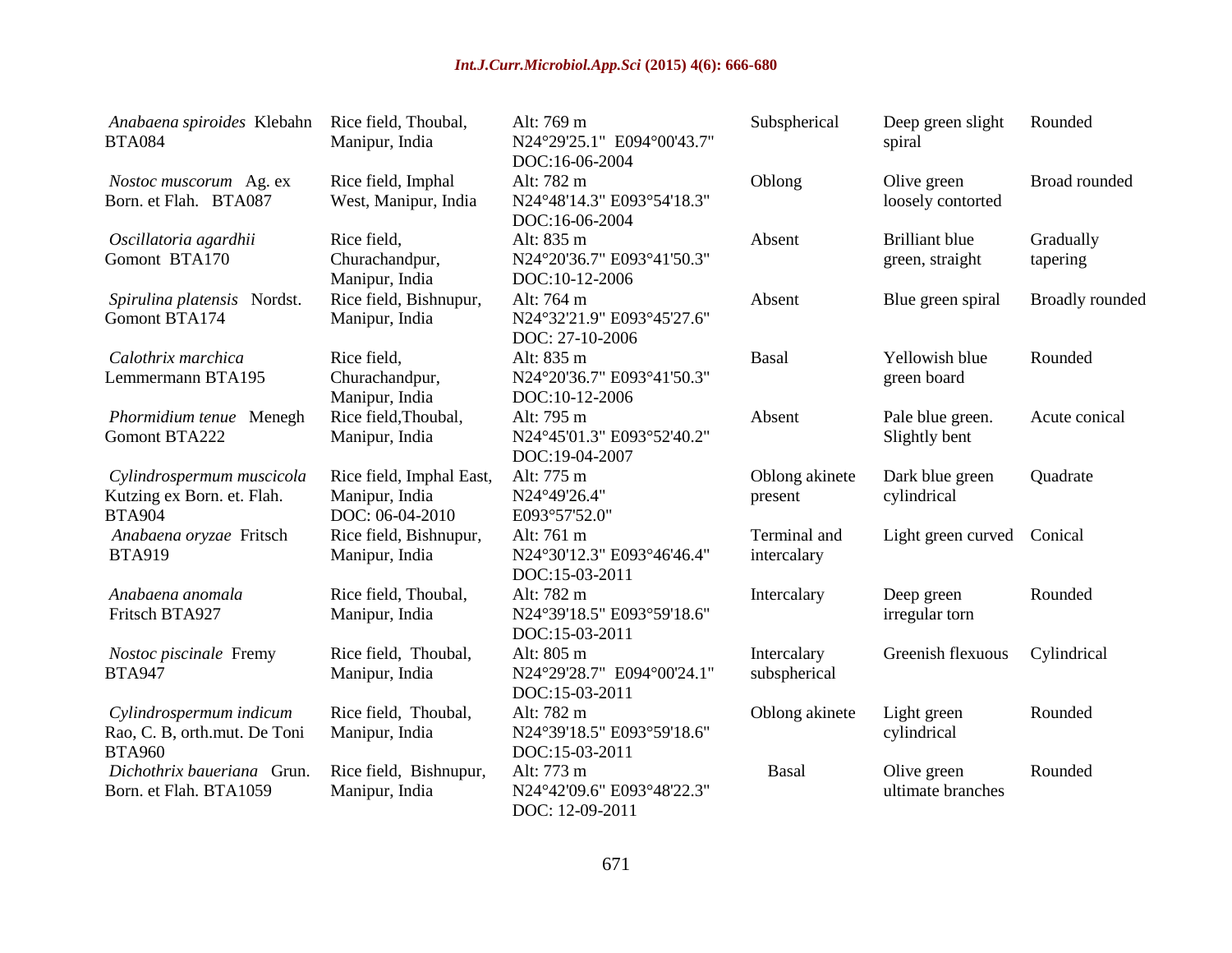| Strains name and repository  | Chlorophyll-a   | ARA (nmole           | Carotenoids     |                 | Phycobiliproteins (µg/ml) |                  |  |
|------------------------------|-----------------|----------------------|-----------------|-----------------|---------------------------|------------------|--|
| accession no.                | $(\mu g/ml)$    | $C_2H_4$ /µg of Chl- | $(\mu g/ml)$    | PE              | PC                        | <b>APC</b>       |  |
|                              |                 | a/hr)                |                 |                 |                           |                  |  |
| Microchaete grisea BTA007    | $10.8 \pm 2.04$ | $0.15 \pm 0.04$      | $42.1 \pm 1.75$ | $60.7 \pm 1.78$ | $70.1 \pm 1.76$           | $47.3 \pm 1.89$  |  |
| Calothrix javanica BTA024    | $14.4 \pm 1.17$ | $0.94 \pm 0.10$      | $26.3 \pm 1.82$ | $80.9 \pm 0.37$ | $27.9 \pm 3.38$           | $20.0 \pm 2.05$  |  |
| Calothrix marchica BTA026    | $16.0 \pm 1.09$ | $0.72 \pm 0.04$      | $13.1 \pm 0.68$ | $25.3 \pm 1.54$ | $49.1 \pm 1.98$           | $28.2 \pm 1.97$  |  |
| Nostoc muscorum BTA027       | $9.00 \pm 1.09$ | $0.21 \pm 0.04$      | $19.4 \pm 2.25$ | $4.85 \pm 0.93$ | $148.3 \pm 1.24$          | $32.7 \pm 1.54$  |  |
| Anabaena fertilissima BTA035 | $4.48 \pm 0.48$ | $1.43 \pm 0.03$      | $31.7 \pm 1.00$ | $21.1 \pm 5.40$ | $150.4 \pm 1.12$          | $130.7 \pm 1.46$ |  |
| Nostoc hatei BTA037          | $5.51 \pm 0.60$ | $90.9 \pm 0.09$      | $21.5 \pm 2.50$ | $4.34 \pm 2.10$ | $16.7 \pm 5.38$           | $10.3 \pm 5.47$  |  |
| Nostoc carneum BTA038        | $19.1 \pm 0.29$ | $8.68 \pm 0.10$      | $58.9 \pm 1.80$ | $11.2 \pm 1.85$ | $98.8 \pm 8.44$           | $39.9 \pm 6.32$  |  |
| Phormidium arthurensis       | $12.5 \pm 0.69$ | <b>ND</b>            | $30.4 \pm 6.50$ | $69.2 \pm 7.40$ | $286.1 \pm 1.00$          | $46.8 \pm 4.37$  |  |
| <b>BTA042</b>                |                 |                      |                 |                 |                           |                  |  |
| Anabaena oryzae BTA050       | $12.4 \pm 1.30$ | $5.31 \pm 0.06$      | $32.3 \pm 1.30$ | $53.4 \pm 1.50$ | $72.7 \pm 1.25$           | $39.6 \pm 3.64$  |  |
| Phormidium purpurascens      | $5.71 \pm 0.13$ | <b>ND</b>            | $66.5 \pm 1.56$ | $11.2 \pm 1.08$ | $16.2 \pm 1.11$           | $25.6 \pm 0.01$  |  |
| <b>BTA081</b>                |                 |                      |                 |                 |                           |                  |  |
| Anabaena spiroides BTA084    | $31.1 \pm 3.55$ | $0.25 \pm 0.05$      | $40.3 \pm 2.30$ | $73.9 \pm 2.70$ | $61.3 \pm 2.11$           | $1.38 \pm 2.14$  |  |
| Nostoc muscorum BTA087       | $17.2 \pm 0.00$ | $9.00 \pm 0.06$      | $80.3 \pm 1.40$ | $43.9 \pm 1.30$ | $273.1 \pm 5.68$          | $159.7 \pm 3.29$ |  |
| Oscillatoria agardhii BTA170 | $7.12 \pm 0.12$ | <b>ND</b>            | $46.5 \pm 4.67$ | $28.7 \pm 3.10$ | $48.7 \pm 1.27$           | $72.4 \pm 1.63$  |  |
| Spirulina platensis BTA174   | $10.0 \pm 0.12$ | <b>ND</b>            | $55.1 \pm 0.00$ | $8.72 \pm 0.00$ | $196.1 \pm 0.01$          | $56.8 \pm 0.02$  |  |
| Calothrix marchica BTA195    | $6.25 \pm 0.82$ | $7.01 \pm 0.00$      | $66.4 \pm 1.36$ | $25.6 \pm 1.36$ | $22.3 \pm 1.20$           | $21.0 \pm 0.90$  |  |
| Phormidium tenue BTA222      | $10.5 \pm 0.01$ | <b>ND</b>            | $66.1 \pm 1.99$ | $1.10 \pm 1.46$ | $1.96 \pm 1.01$           | $1.87 \pm 0.76$  |  |
| Cylindrospermum muscicola    | $0.89 \pm 0.05$ | $12.1 \pm 0.05$      | $2.66 \pm 0.19$ | $7.51 \pm 0.20$ | $16.5 \pm 3.34$           | $21.2 \pm 6.30$  |  |
| <b>BTA904</b>                |                 |                      |                 |                 |                           |                  |  |
| Anabaena oryzae BTA919       | $1.72 \pm 0.40$ | $65.6 \pm 6.65$      | $2.66 \pm 0.19$ | $12.2 \pm 1.60$ | $20.7 \pm 1.27$           | $7.75 \pm 3.46$  |  |
| Anabaena anomala BTA927      | $0.69 \pm 0.50$ | $13.7 \pm 0.06$      | $11.4 \pm 1.57$ | $28.3 \pm 5.70$ | $52.9 \pm 5.90$           | $22.1 \pm 3.20$  |  |
| Nostoc piscinale BTA947      | $25.2 \pm 0.05$ | $4.61 \pm 0.13$      | $32.6 \pm 1.30$ | $15.6 \pm 2.40$ | $28.7 \pm 1.89$           | $72.9 \pm 2.49$  |  |
| Cylindrospermum indicum      | $4.21 \pm 0.01$ | $3.97 \pm 0.02$      | $5.67 \pm 1.00$ | $10.3 \pm 0.50$ | $67.3 \pm 0.04$           | $79.2 \pm 1.49$  |  |
| <b>BTA960</b>                |                 |                      |                 |                 |                           |                  |  |
| Dichothrix baueriana         | $6.68 \pm 1.05$ | $19.5 \pm 0.16$      | $21.3 \pm 0.74$ | $9.52 \pm 1.71$ | $10.3 \pm 0.98$           | $8.01 \pm 3.71$  |  |
| <b>BTA1059</b>               |                 |                      |                 |                 |                           |                  |  |

# **Table.2** Pigment analysis and ARA activity of fast growing cyanobacteria of rice fields of Manipur, India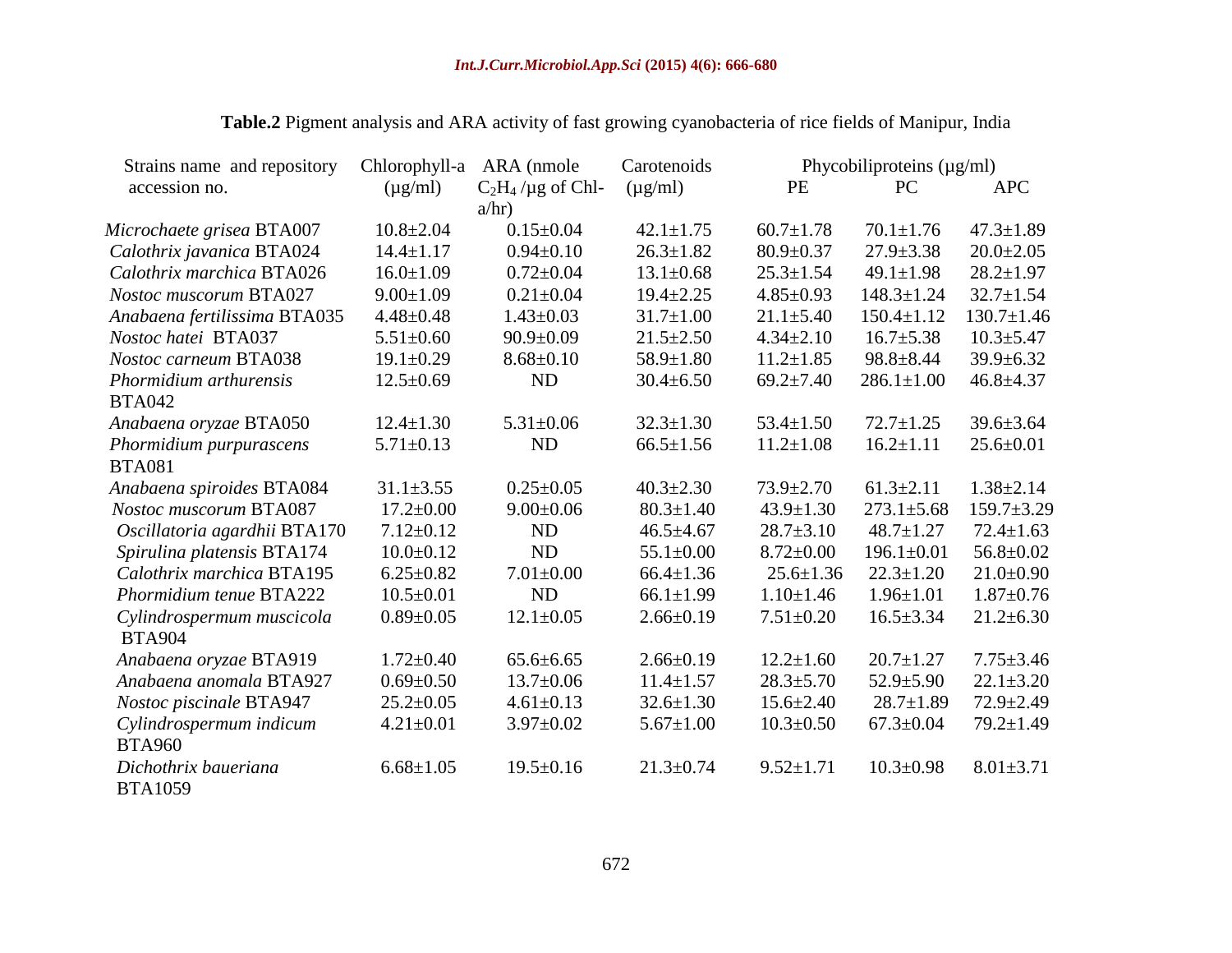

**Photoplate-1**: High quantity phycoerythrin producing strains.

1&2: *Calothrix javanica* BTA24 (thallus behaviour & microphotograph respectively) 3&4: *Anabaena spiroides* BTA084 (thallus behaviour & microphotograph respectively) 5&6: *Phormidium arthurensis* BTA42 (thallus behaviour & microphotograph respectively) 7&8=*Microchaete grisea* BTA07 (thallus behaviour & microphotograph respectively) 9&10= *Anabaena oryzae* BTA50 (thallus behaviour & microphotograph respectively) 11: Extraction of phycoerythrin in phosphate buffer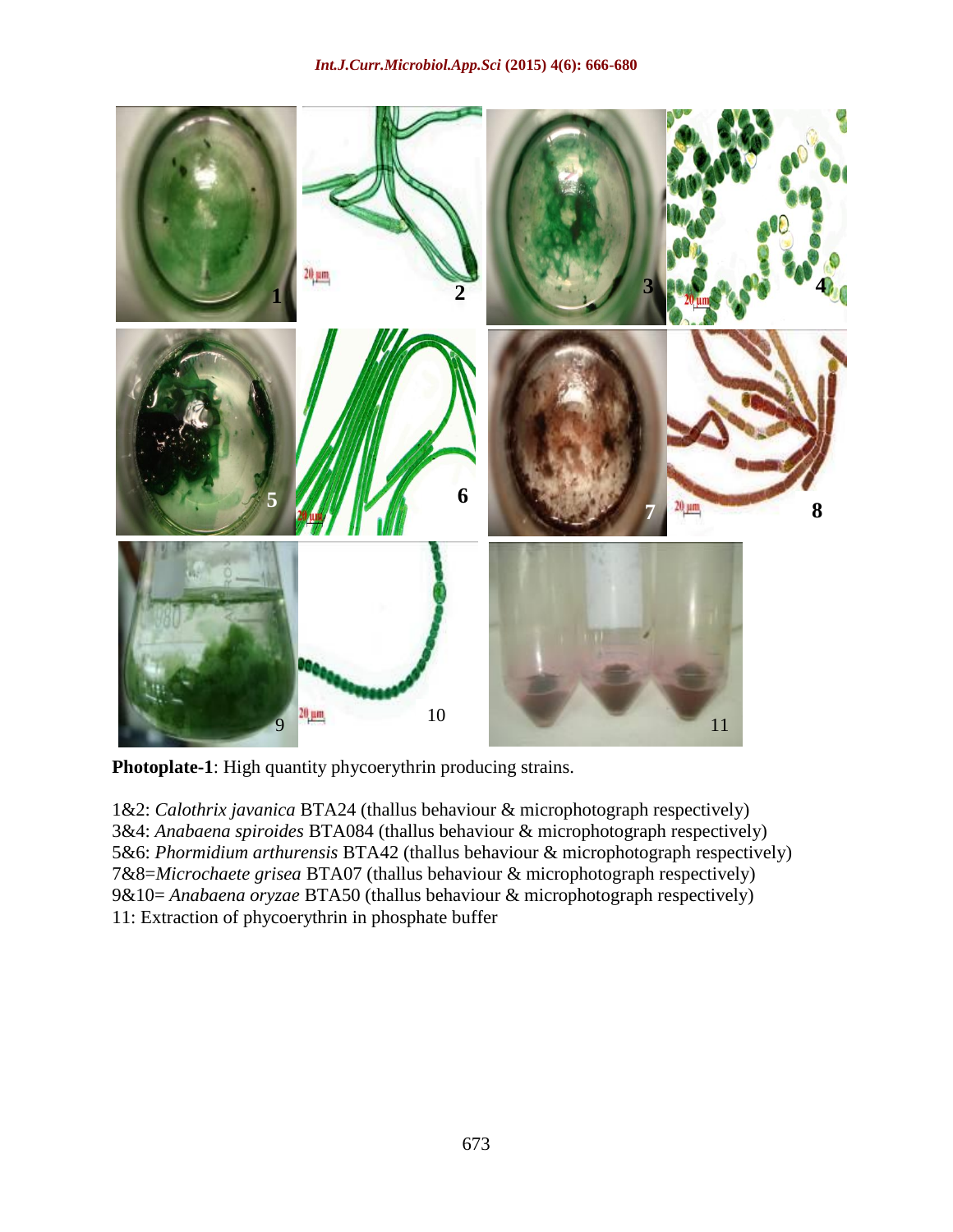

**Photoplate-2**: High quantity phycocyanin producing strains.

1&2: *Phormidium arthurensis* BTA42 (thallus behaviour and microphotograph respectively) 3&4: *Nostoc muscorum* BTA087 (thallus behaviour and microphotograph respectively) 5&6: *Spirulina platensis* BTA174 (thallus behaviour and microphotograph respectively) 7&8: *Nostoc muscorum* BTA27 (thallus behaviour and microphotograph respectively) 9&10: *Nostoc piscinale* BTA947 (thallus behaviour and microphotograph respectively) 11: Extraction of phycocyanin in phosphate buffer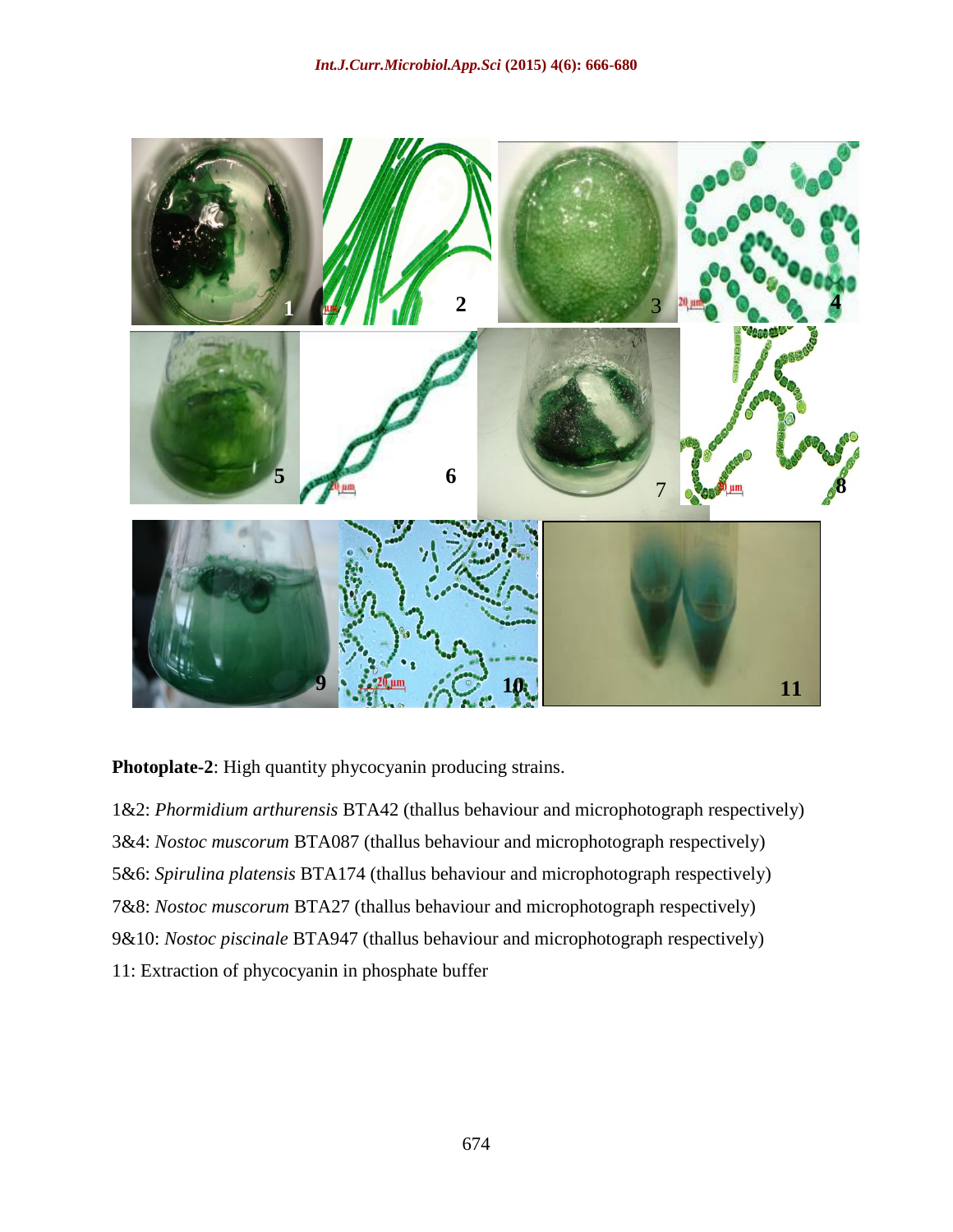

**Photoplate -3**: High quantity Allo phycocyanin producing strains.

1&2: *Nostoc muscorum* BTA87 (thallus behaviour and microphotograph respectively) 3&4: *Anabaena fertilissima*BTA35 (thallus behaviour and microphotograph respectively) 5&6: *Cylindrospermum indicum* BTA960 (thallus behavior and microphotograph respectively) 7& 8: *Nostoc piscinale* BTA947 (thallus behaviour and microphotograph respectively) 9&10: *Oscillatoria agardhii* BTA170 (thallus behavior and microphotograph respectively) 11: Extraction of Allophycocyanin in phosphate buffer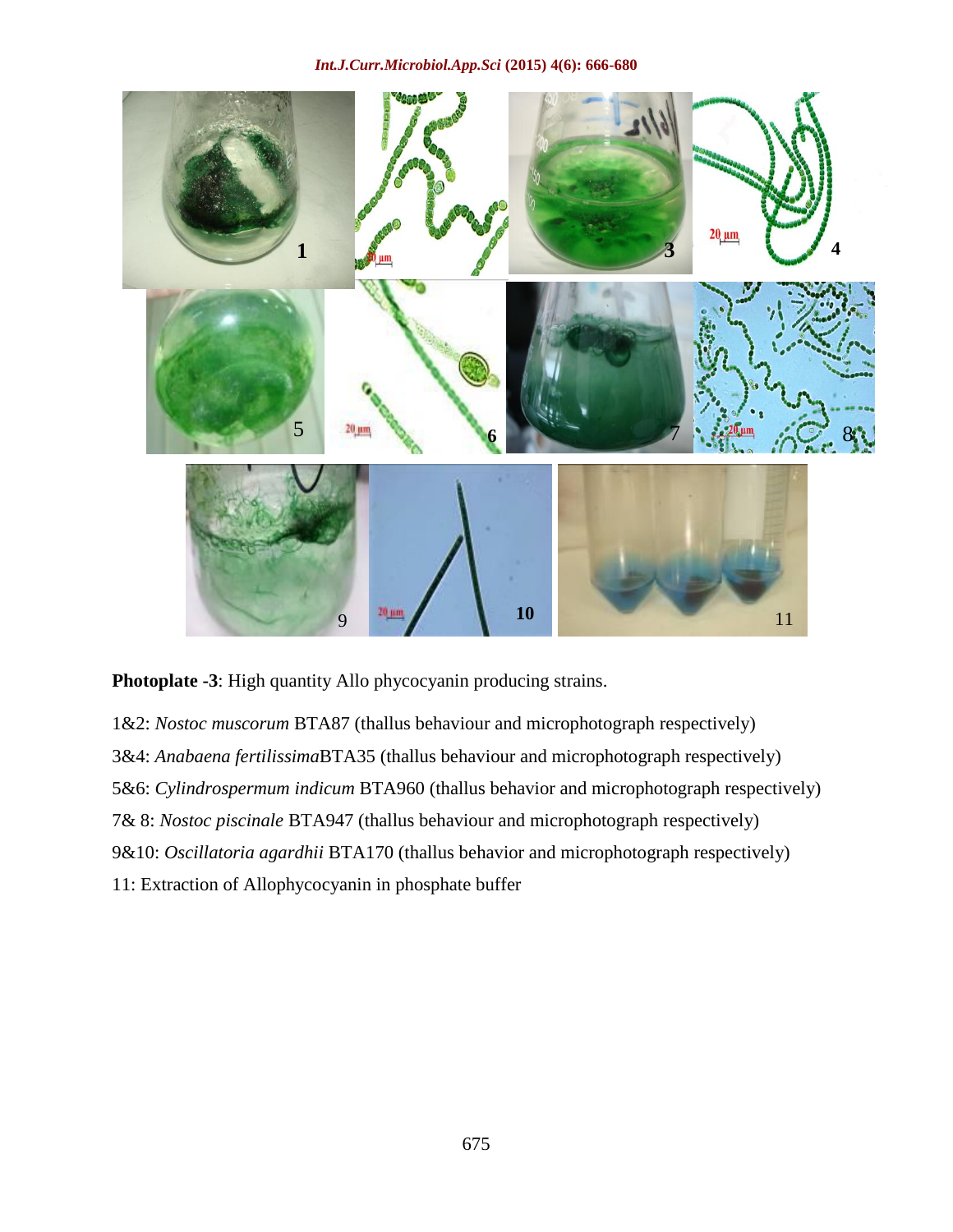

**Photoplate-4**: High quantity Carotenoids producing strains

1&2: *Nostoc muscorum* BTA87 (thallus behaviour and microphotograph respectively) 3&4: *Phormidium purpurescens* BTA81 (thallus behavior and microphotograph respectively) 5&6: *Calothrix marchica* BTA195 (thallus behaviour and microphotograph respectively) 7&8: *Phormidium tenue* BTA222 (thallus behaviour and microphotograph respectively) 9&10: *Nostoc caeneum* BTA38 (thallus behavior and microphotograph respectively) 11: Extraction of total Carotenoids in 80% Acetone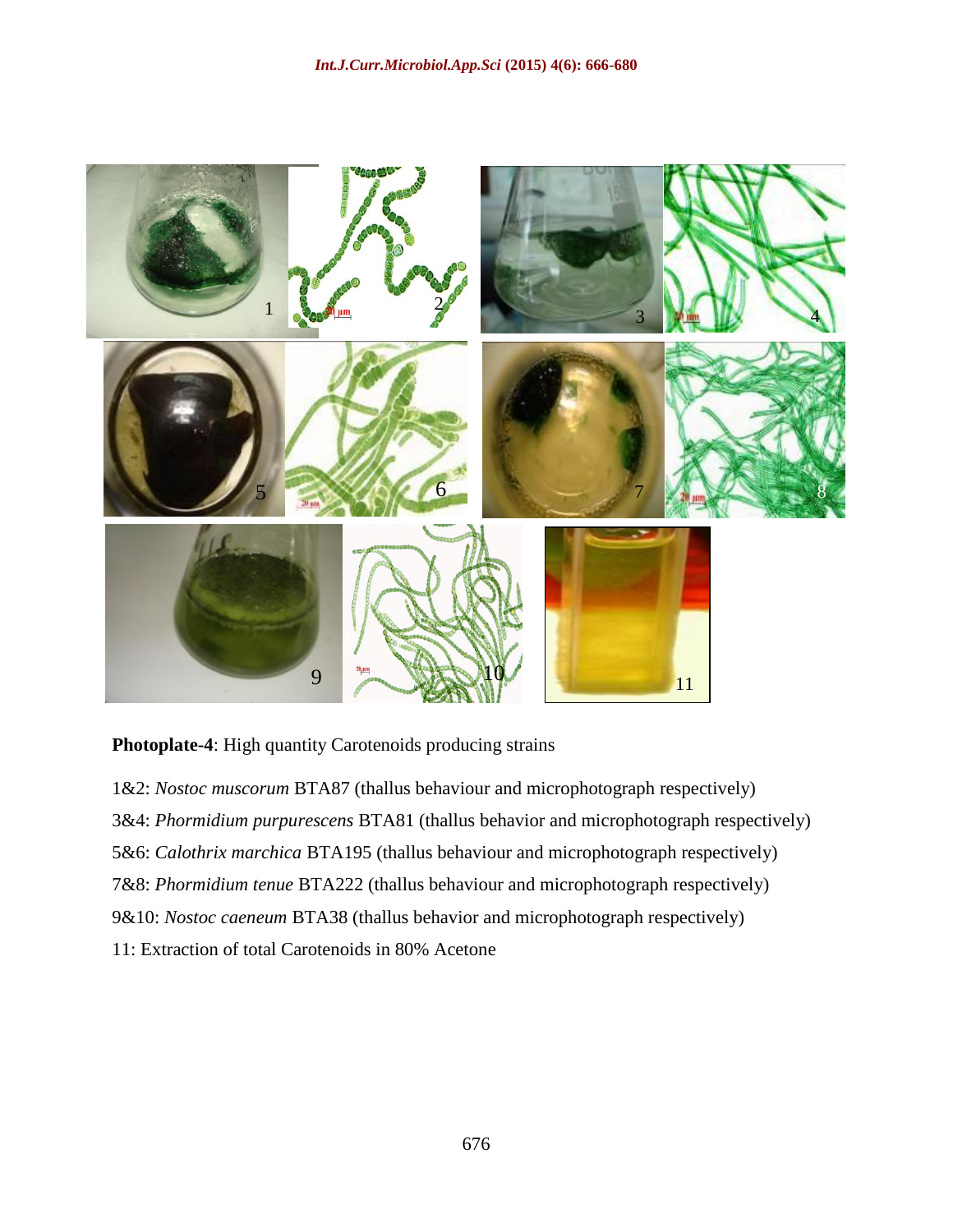

**Photoplate -5**: High determination of nitrogenase activity producing strains

1&2: *Nostoc hatei* BTA37 (thallus behaviour and microphotograph respectively) 3&4: *Dichothrix baueriana* BTA1059 (thallus behaviour and microphotograph respectively) 5&6: *Anabaena anomala* BTA927 (thallus behaviour and microphotograph respectively) 7&8: *Anabaena oryzae* BTA919 (thallus behavior and microphotograph respectively) 9&10:*Cylindrospermum muscicola* BTA904(thallus behavior and microphotograph respectively)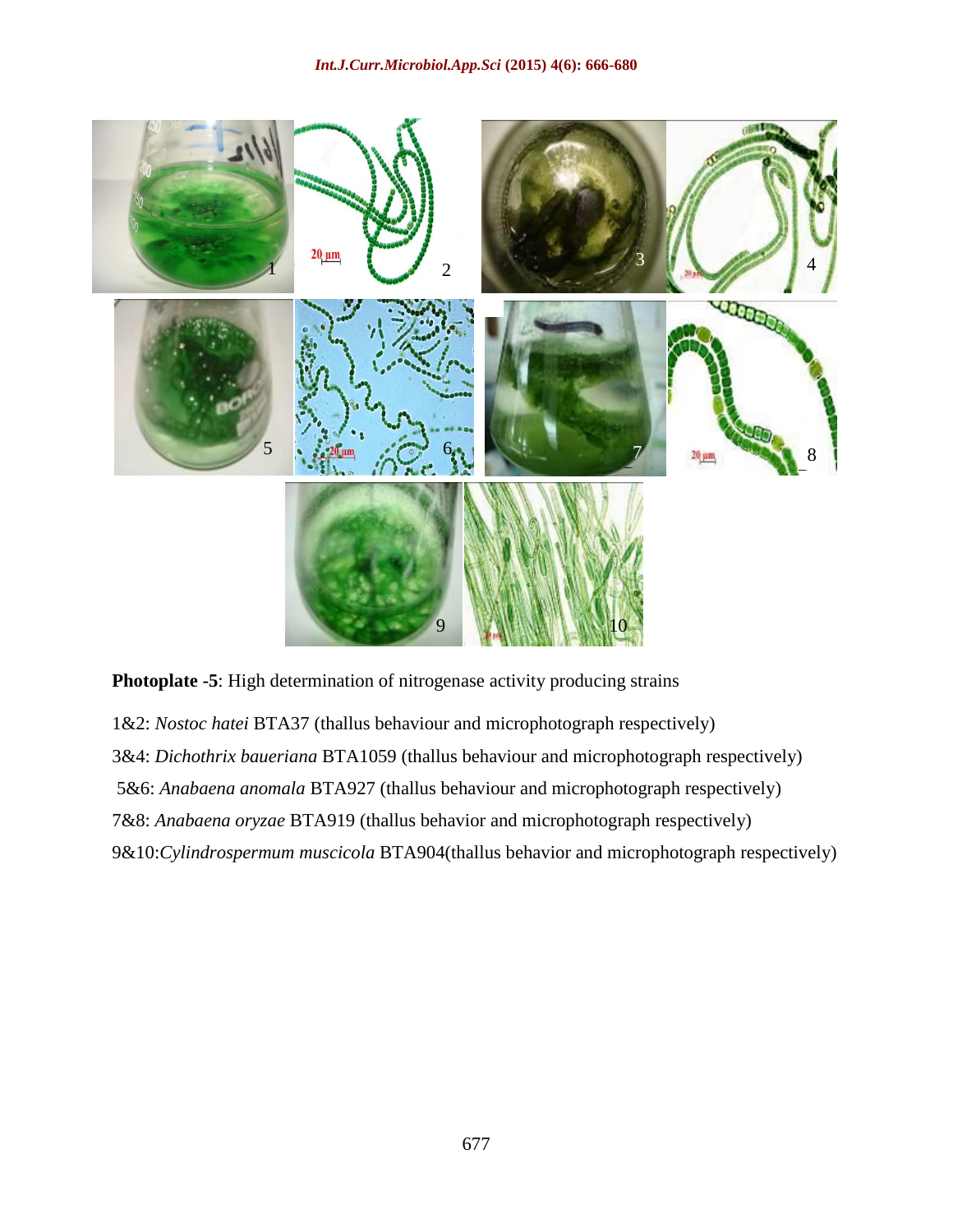

**Photoplate-6**: High quantity of chlorophyll-a producing strains

1&2: *Anabaena spiroides* BTA84 (thallus behaviour and microphotograph respectively) 3&4: *Nostoc piscinale* BTA947 (thallus behaviour and microphotograph respectively) 5&6: *Nostoc carneum* BTA38 (thallus behavior and microphotograph respectively) 7&8: Nostoc *muscorum* BTA87 (thallus behaviour and microphotograph respectively) 9&10: *Calothrix marchica* BTA26 (thallus behaviour and microphotograph respectively)

Phycocyanin is the major and important phycobiliproteins which exhibited anticancer activity, stimulation of immune system and ability to treat ulcers and haemmorrhoidal bleeding. Since the culture conditions are known to be changed the biochemical composition of the algae the constituents can be improved upon further by manipulating culture conditions (Ciferri, 1983). It was observed that *Nostoc muscorum* BTA087 was recorded highest carotenoids under culture conditions which

was comparable to previous workers reported the carotenoids in *Phormidium laminosum* (Fresnedo et al., 1991); *Synechococcus* sp. (Gombos and Vigh 1986) and *Nostoc commune* (Olie and Potts 1986; McPherson. 1986; Clement et al., 1967; Becker, 1986). The rate of acetylene reduction activity by cyanobacteria generally ranges from 1-10 nmol  $C_2H_4/\mu g$ chl-a/hr (Fogg et al., 1973). In our study it was recorded that *Nostoc hatei* BTA037 may be the potent diazotrophic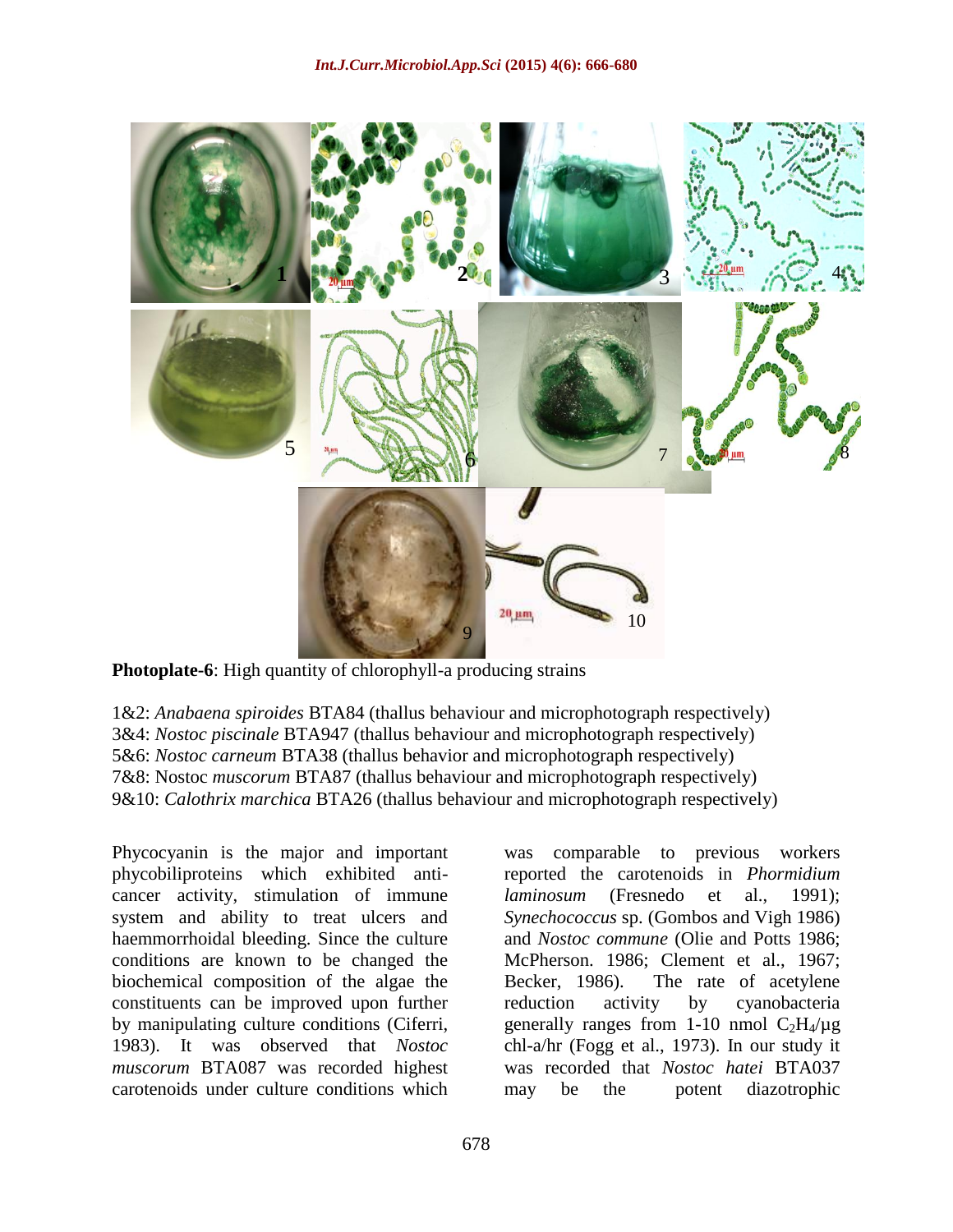cyanobacteria as expressed very high ARA activity in culture conditions. Vargas et al., 1998 reported that when nitrogen fixing cyanobacteria were grown under diazotrophic conditions, protein, carbohydrates and lipid content varied organism to organism. The present findings given indication that the *Calothrix javanica* BTA024, *Phormidium arthurensis* BTA042, *Nostoc muscorum* BTA087, *Nostoc hatei*  BTA037 and *Anabaena spiroides* BTA084 may be the potential strains for commercial exploitation for one or other reason but detailed and thorough investigation to be done systematically before final conclusion. *Nostoc muscorum* BTA87 may be promising strains for exploiting as natural pigment producing organism since it showed the good content of allophycocyanin and carotenoid pigments.

## **Acknowledgement**

The authors are very much thankful to the DST, Govt. of India for financial assistance and we express our sincere gratitude to the Director, DBT-IBSD, Imphal, Manipur for all kinds of support and help.

## **References**

- Becker, E.D. (1986). "Nutritional properties of microalgae: Potential and constraints", in A. Richmond (ed.), *Handbook of microalgal mass culture*, *Boca Raton*, *Florida*, *USA*, *CRC Press*, 339-420.
- Becker, E.W. (1994). *Microalgae*: *Biotechnology and microbiology*, Cambridge University Press.
- Bennett, A., Bogorad, L. (1973). Complementary chromatic adaptation in filamentous bluegreen algae, *J. Cell Biol*., 58: 419-433.
- Bjornsater, B. R., Wheeler, P. A. (1990). Effect of nitrogen and phosphorus supply on growth and tissue composition of

*Ulva fenestrata* and *Enteromorpha intestinalis*, (Ulvales, Chlorophyta), *J. Phycol*., 26: 603-611.

- Borowitzka, M. A. (1994). "Products from algae", In S.M. Phang, K. Lee, M.A. Borowitzka and B. Whitton (eds.), *Algal biotechnology in the Asia*-*Pacific region*, *Institute of Advanced Studies*, *University of Malaya*, *Kuala Lumpur*, 5-15.
- Borowitzka, M.A., Borowitzka, L.J. (1988). Microalgal biotechnology, Cambridge University

Press, Cambridge, 477.

- Cannell, R. J. P. (1989)."Algal biotechnology", In H. Weetall (ed.), *Appl*. *Biochem*. and *Biotech*., *The Humana Press Inc*., 85-105.
- Chen, F., Johns, M. R. (1991). Effect of C/N ratio and aeration on the fatty acid composition of heterotrophic *Chlorella sorokiniana*, *J. Appl. Phycol*., 3: 203-209.
- Ciferri, O. (1983). *Spirulina*: The edible microorganism, *Microbiol*. *Rev*., 47(4): 551.
- Clement, G., Rebeller, M., Zarrouk, C. (1967). Wound treating medicaments containing algae, *Fr*. *Med*., 5279.
- Cohen, Z. (1986). "Products from microalgae", In A. Richmond (ed.), *Handbook of microalgae mass culture*, *CRC press*, *Florida*, *USA*, 421-454.
- Dainippon Ink and Chemicals Inc.(1980). Production of highly purified alcoholophilic phycocyanin, Japanese Patent, 80: 77-890.
- Dainippon Ink and Chemicals Inc. (1981). Cosmetics containing water soluble phycocyanin, Japanese Patent, 79: 138- 755.
- Desikachary, T. V. (1959). *Cyanophyta*, Indian Council of Agricultural Research, New Delhi, India.
- Fogg, G.E., Stewart, W.D.P., Fay, P., Walsby, A. E. (1973). The blue green algae, Academic press, London and New York, 459.